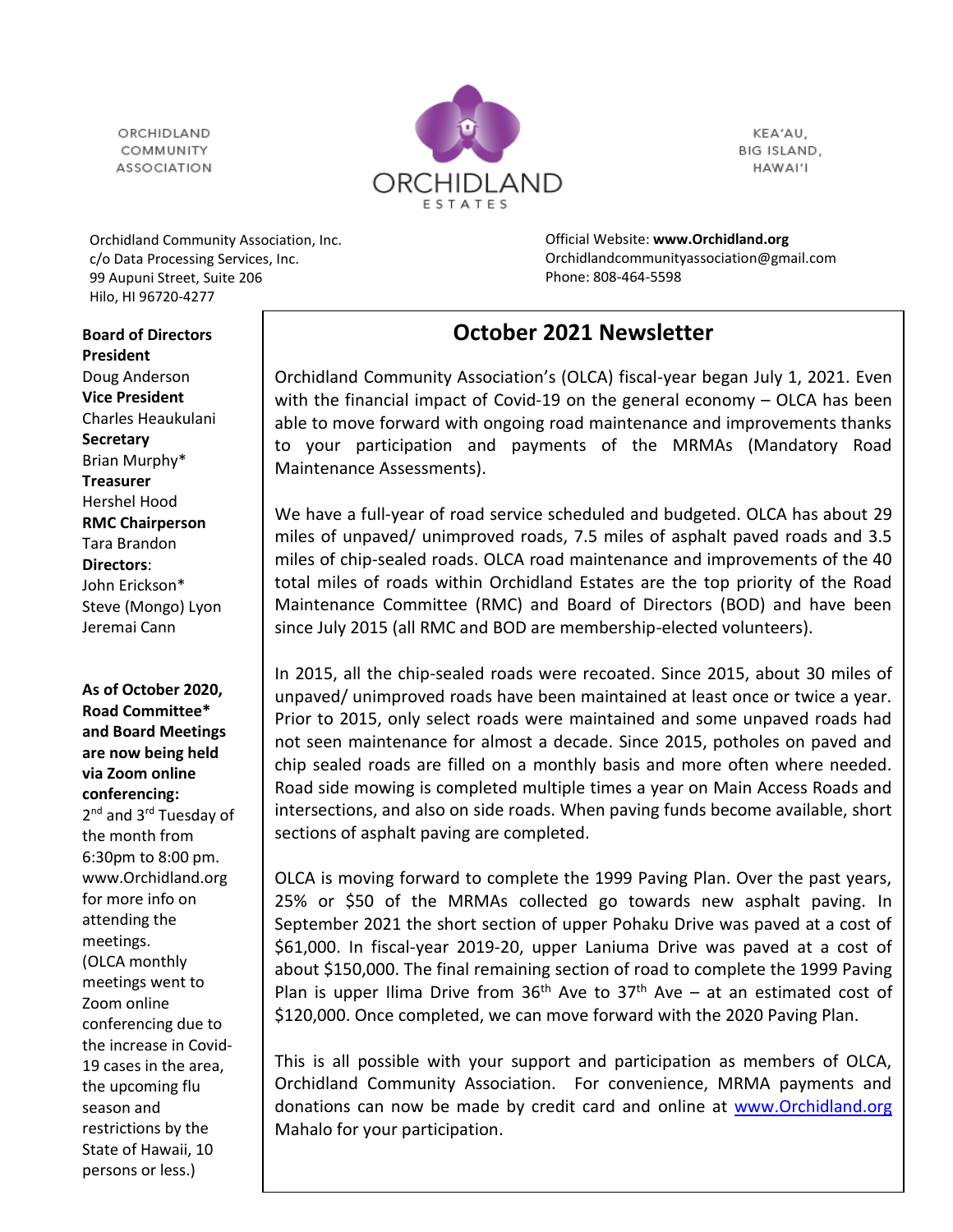## **OLCA OCTOBER 2021 NEWSLETTER: PAGE 2**

OLCA is the acronym for Orchidland Community Association. Yes, the OLCA Community Lot Development Committee (CLDC) and the OLCA Agri-Cultural Center (ACC) Board and are basically the same group of individuals -- wearing two hats with common goals. The OLCA CLDC represents our community nonprofit (501c4) and the OLCA ACC represents a separate 501c3 non-profit, able to receive tax deductible donations for the Community Center (Agri-Cultural Center). Over the past year we, the CDLC with Board support and approval have worked with a civil engineer to get the site plan completed and approved by the County:

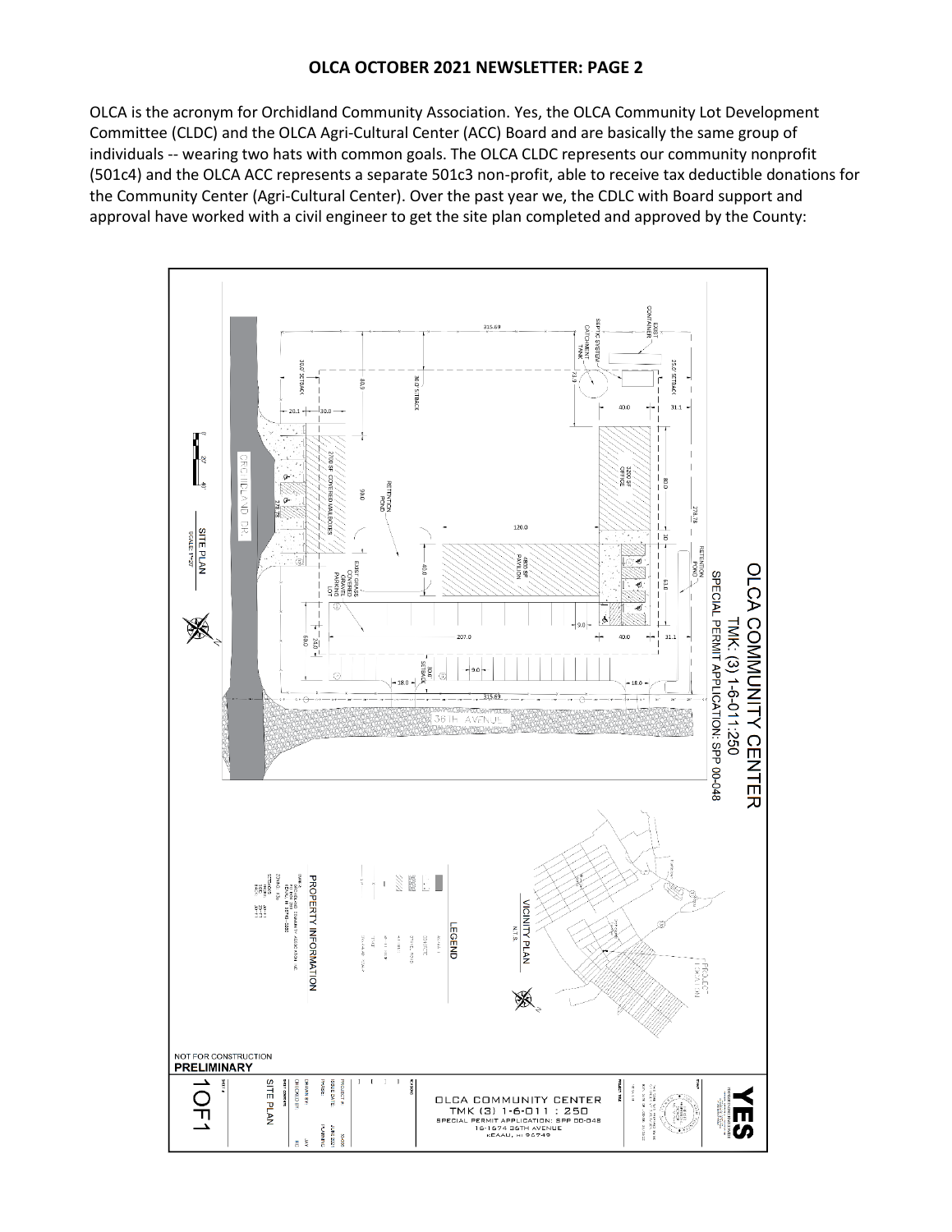## **President Message by Doug Anderson:**

Well, it has been another interesting year of dealing with Covid restrictions and still getting Orchidland's needs met and visions on track. Our small agricultural communities do not seem to get much attention from our local government and not being able to appear before these representatives in on-the-record meetings and such does not improve our ability to bring forth our concerns.

The County likes to count our roads to get State and Federal money but don't help support them. They use our roads as emergency bypasses and the newly paved upper Pohaku Dr now sees county buses, but no county support. They spend a million dollars to improve Railroad Road as an emergency bypass and never open it but freely use ours with no support. They continue to permit expansion of commercial growth at the bottom of Orchidland Dr over our objections, and even 16 page reports from their own staff, without consideration for the impact on the road, safety, and congestion there. Hopefully the new elementary school (Hawaii Academy of Arts and Science, HAAS) at  $34<sup>th</sup>$  Ave and Orchidland Dr. will be helpful in garnering support to convince the County and State to do something about what has become a critically unsafe situation.

Junk car removal, meth houses, squatters, theft, and the list goes on of what we are trying to get our representatives to address. Please help us do that and if you want to give back some to your community, consider joining the OLCA Board. We especially need people with helpful experience in accounting, heavy equipment and construction, business and just the ability to work with others to move forward productively in building up our community.

An especially promising highlight is the move of turning our community lot into a 501c3, enabling tax deductible donations, grants and the like to be pursued. The site plans have been approved and we hope to start the process soon on building a vibrant community gathering place we can all be proud of.

Mahalo.

## **Financial Report**

This is the OLCA Treasurer report for the first quarter of this fiscal year 2021 as presented by Hershel Hood, OLCA Treasurer.

The following information has been provided by the OLCA Bookkeeper, DPSI, Hilo, HI. The monthly financials summary documents are posted online at [www.Orchidland.org](http://www.orchidland.org/)

Total income from 2021-22 MRMA dues including prior years and miscellaneous interest = \$304,666.00.

Major Expenses paid in this first fiscal year quarter:

- 1. Hokori Construction, for asphalt road work. Total amount paid=. \$61,000.00. This money comes from the Asphalt paving fund only.
- 2. Annual renewal for OLCA Commercial General Liability insurance= \$14,052.00
- 3. OLCA Bond, liability insurance annual renewal= \$533.00.
- 4. Uprise Farms, road work, pot hole filling= \$12,526.00.
- 5. Carbonaro CPAs, 3 progress payments. 2019 Audit= \$7,399.00
- 6. Puna Rock, road materials =\$7,450.00
- 7. Administrative expenses = \$17,855.00
- 8. Road work pothole filling = \$6,013.00
- 9. Legal= \$1,500.00

Total road expenses paid, not including Asphalt paving fund payments = \$36,812.00

Total OLCA expenses paid =\$118,968.00.